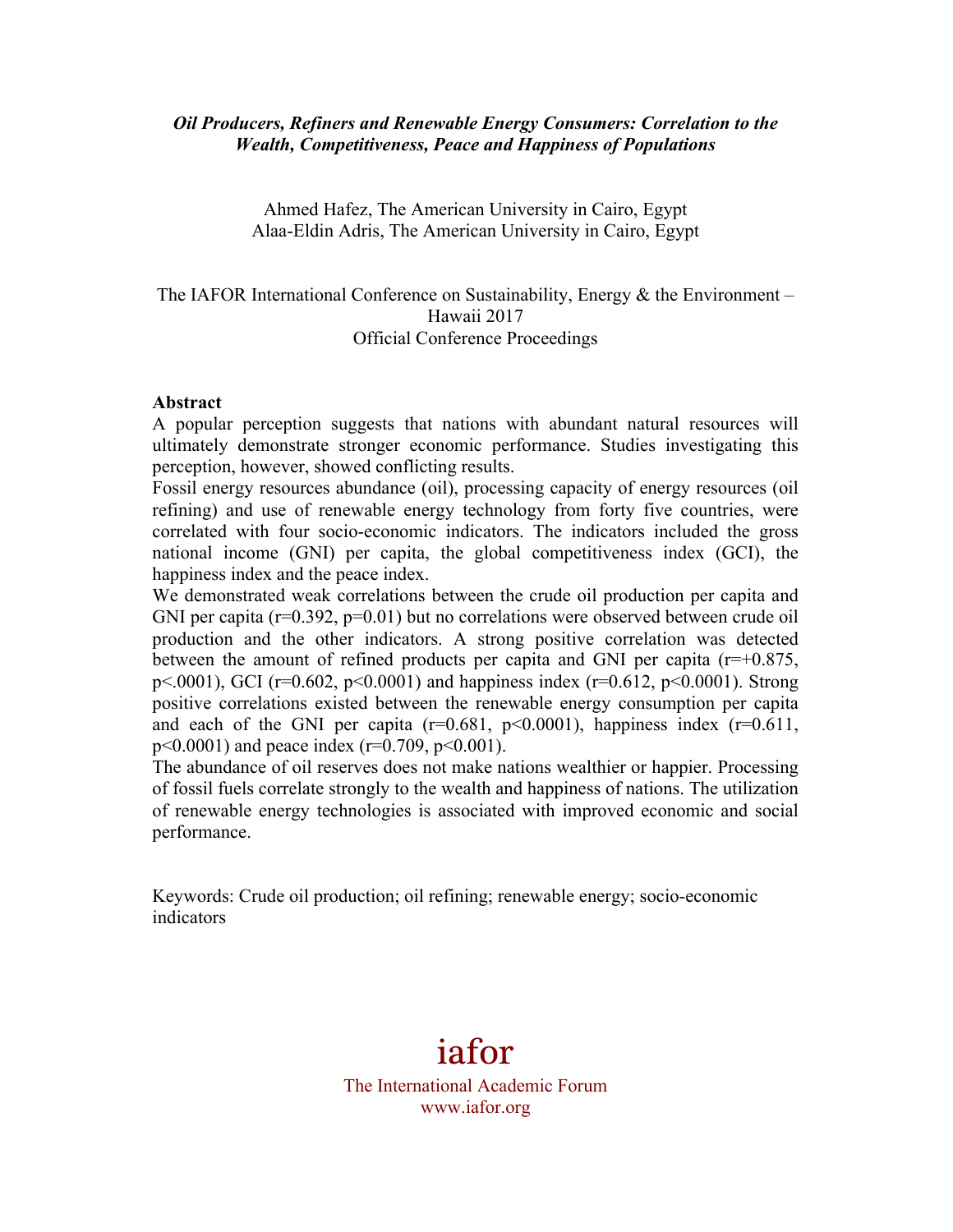#### **Introduction**

The relation between the abundance of natural resources in a particular nation and its economic growth is an interesting concept in global economy. Popular perceptions suggest that nations with abundant natural resources will ultimately demonstrate stronger economic performance. However, this assumption needed to be scientifically tested. Therefore, several studies have been conducted to test the credibility of this hypothesis. Different studies yielded conflicting results.

Auty (1980) studied the rates of economic development in eight resource rich developing countries and analyzed the factors affecting the economic performance in these countries. Interestingly, he demonstrated that resource rich countries showed slow economic growth. In a larger study, Sachs and Warner (1995) investigated the relation between the economic growth rate and the ratio of natural resources (agricultural, mineral and hydrocarbons) exports to Gross Domestic Product (GDP) in 92 countries from 1970 through 1989. This study also showed a negative correlation between the abundance of natural resources and economic growth (Sachs and Warner, 1995). Using Bayesian Averaging of Classical Estimates (BACE), Doppelhofer et al (2000) analyzed the factors influencing economic growth and found that the amount of exports from mining activities inversely correlated with a nation's economic growth supporting the findings of Sala I Martin (1997). Based on these findings, the term "The curse of natural resources" was coined by Sachs and Warner (2001) who argued that the "curse" cannot be explained by geography or climate.

Advocates of the curse of natural resources have tried to offer reasons behind that strange phenomenon. Sachs and Warner, 2001 showed that several casual and empirical correlations prove the inverse correlation between abundance of natural resources and economic performance. Gylfason (2001) and Stijns (2006) attributed that curse to four factors, namely the Dutch disease; rent seeking, over confidence and neglect of education. The "Dutch disease" is a term used to describe the negative implications of the sudden and dramatic increase in a nation's wealth, a phenomenon that usually occurs after the discovery of vast natural resource reserves or a large increase in the price of a given resource. This results in decline in non-resource exports and an increase in imports. In some natural resource rich countries, rent seeking occurs when the government utilizes all its resources to achieve economic gains (such as aid or grants) from other countries or organizations without creating benefits for its population. Some resource rich nations develop a false sense of economic security, thanks to the abundance of their natural resources. As a result, these governments may fail to adopt good sound economic policies. This overconfidence may also result in less spending on education. The people in resource rich countries tend to engage in low skill intensive occupations related to the exploitation of natural resources.

However, the validity of the" curse" was questioned by Brunnschweiler (2007) who considers that the "curse" might be a misinterpretation resulting from the use of the ratio of primary exports to GDP as resource abundance measures which might yield misleading results. Thus, Brunnschweiler (2007) used the per capita mineral and total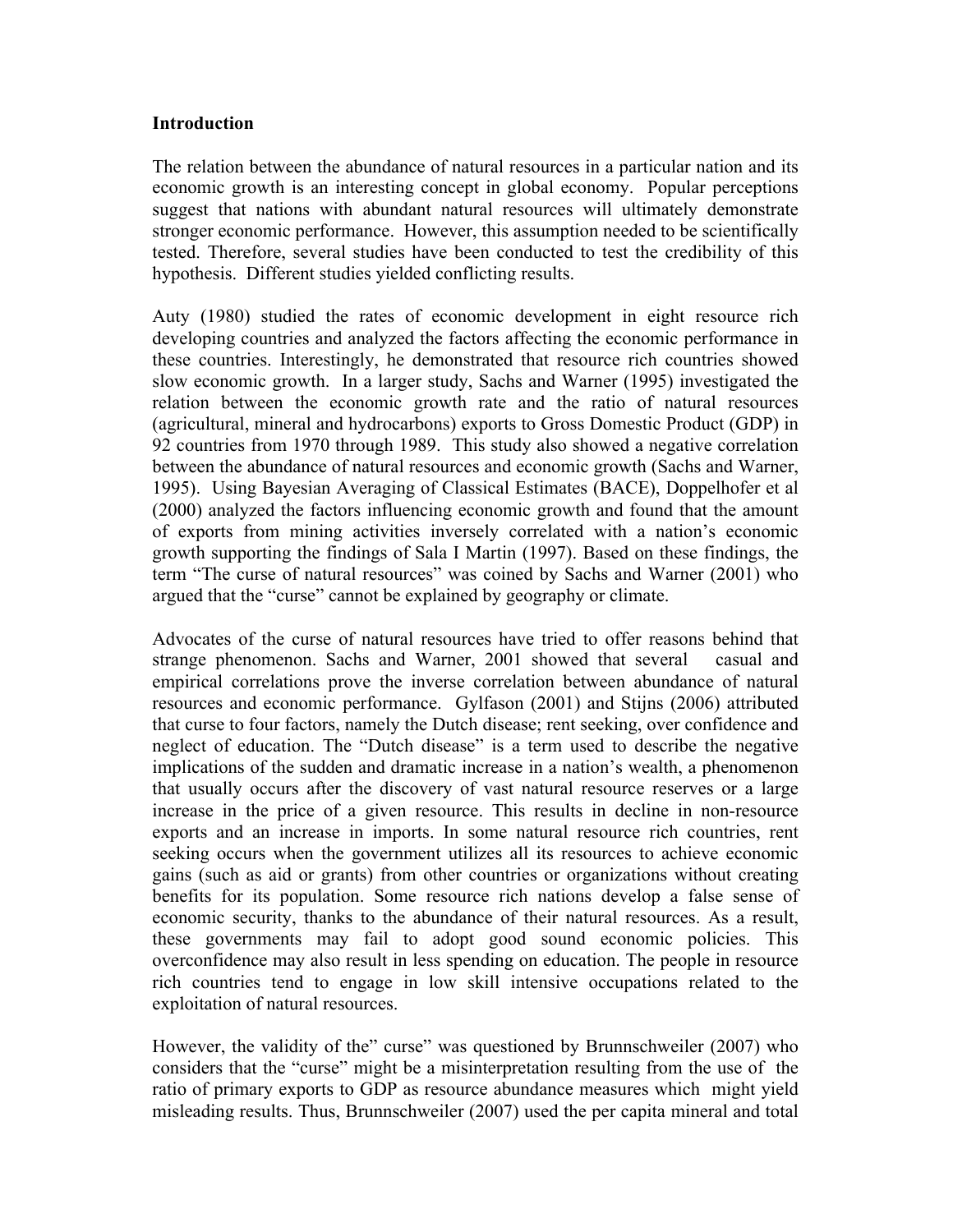natural resource wealth which he considers a more accurate and representative measure. He correlated it with economic growth during the period 1970-2000 and observed that a statistically significant positive correlation exists between the two parameters. The correlation became highly significant with mineral resources. Lederman and Maloney (2003), using the Leamer's net natural resource exports per worker as a measure of resource abundance, observed a positive effect of natural resources abundance on economic growth. Davis (1995) who used the share of mineral exports in total merchandise exports found a positive correlation between resource abundance and economic growth.

Due to the depletion of fossil fuel resources and the large increase in demand and prices, many countries have focused on the gradual shift towards renewable energy resources to ensure energy independence. The causal relationship between renewable energy consumption and economic growth is intriguing and has been investigated in some studies which yielded different conclusions that can be grouped into four categories. The first category is sometimes referred to as the "feedback hypothesis", whereby renewable energy consumption and economic growth are interdependent and interrelated. The second category is termed the "growth hypothesis", whereby renewable energy consumption is among the factors that result in economic growth. The third category, the "conservation hypothesis", suggests that economic growth causes an increase in renewable energy consumption. The "neutrality hypothesis", however, denies the existence of any causal relationship between renewable energy consumption and economic growth (Omari et al, 2015).

To date, the relation between abundance of natural resources or renewable energy and the nation's economical performance and social status has not been fully understood due to the diversity of economic measures and indicators used in previous studies and the non-homogenous methods of analysis. Therefore, we designed the current study to investigate the relations between three economic enablers, namely crude oil production, refining technology and renewable energy consumption to specific socioeconomic indicators.

#### **Study Methodology:**

#### *Data source*

In the current study, we derived the economic enablers' data from different sources. The data for crude oil production was derived from the Organization of Petroleum Exporting Countries (OPEC) report: "World Crude Oil Production by Country". The amount of refined products data was obtained from the OPEC's "World Output of Refined Petroleum Products by Country". The renewable energy consumption data was generated from British Petroleum (BP) report: "Statistical Review of World Energy". The population data for various countries presented in the study were obtained from the World Bank and national sources.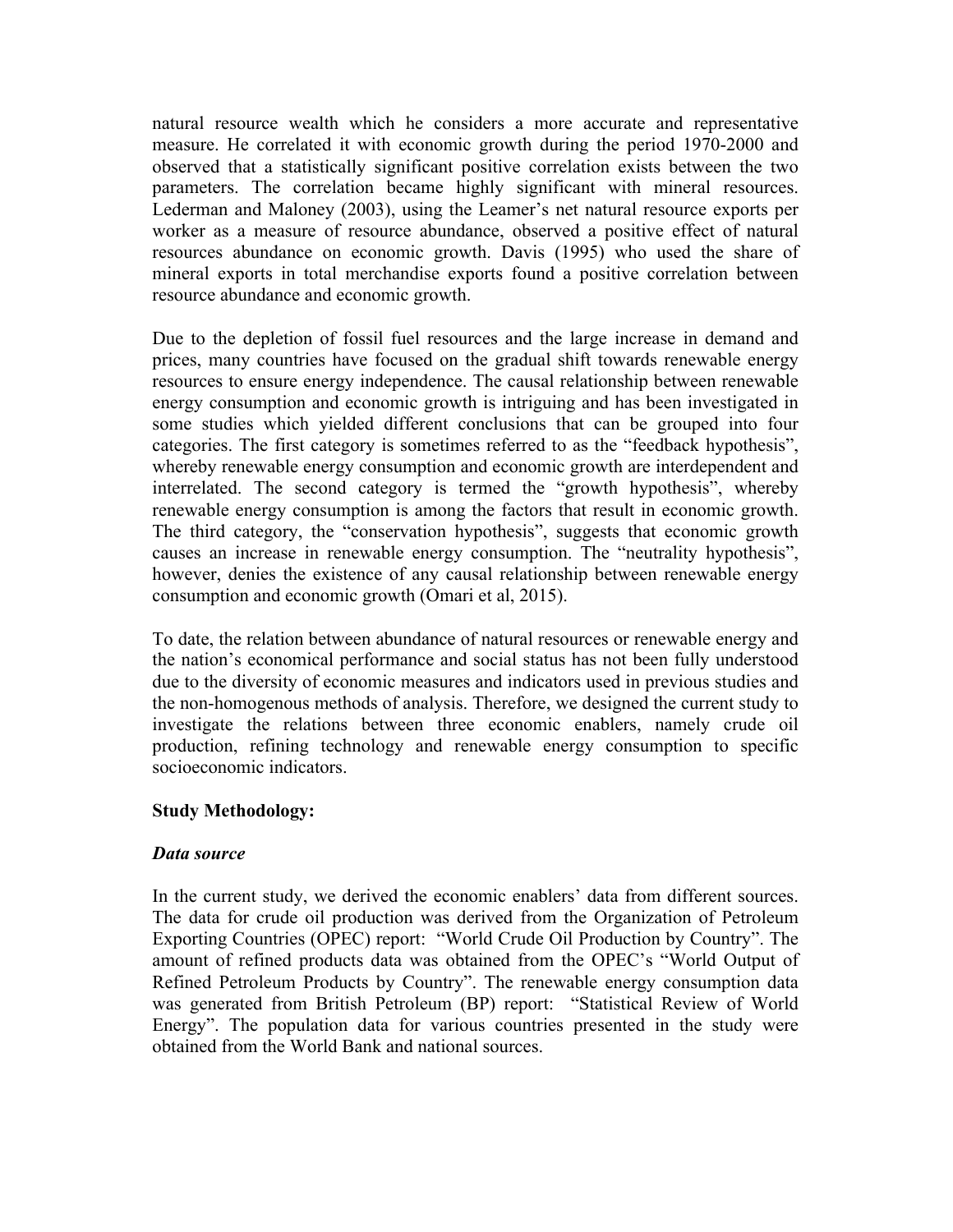#### *Socio-economic indicators*

In the current study, we aimed to specifically measure the countries' economic performance, institutional development, population satisfaction and political stability. Although there is no single best indicator to reliably estimate the socio-economic status of a given country, we selected four indicators that we believe will help our specific research question. .

The four indicators are:

- I. **Gross national income per capita (GNI per capita) Purchasing Power Parity (PPP):** GNI is defined as the summation of the value of goods produced in that nation, as well as the product taxes collected by the government and the incomes or salaries received by residents from abroad. The GNI per capita is calculated by dividing the gross national income (GNI) of a particular country by its population. We used the World Bank GNI per capita, PPP data for 2013.
- II. **Global competitiveness index (GCI)**: GCI is a measure of a country's productivity level determined by analyzing a set of factors related to that country's institutions and policies. Specifically, the GCI is a weighted average of the 12 pillars of competitiveness which include infrastructure, macroeconomic environment, health and education and technological readiness, among others. The results of this analysis are reported as a number ranging between 1 and 7, with 7 being the highest and 1 the lowest. The GCI is estimated for most countries and published as part of the Global Competitiveness Report semiannually by the World Economic Forum (WEF).
- III. **World Happiness index:** The world happiness index is a survey that studies a certain population's satisfaction with the prevailing conditions in the country. Specifically, the respondents are asked whether they are "happy with their lives" and not the related concept of emotional happiness. We obtained the happiness index data for the included countries from the "World Happiness Report" by the United Nations Sustainable Development Solutions Network.
- IV. **Global Peace index:** The global peace index is an indicator of a country's peace, security and stability. The peace index is determined by three factors, namely the security enjoyed by the population, the country's involvement in internal, regional or international conflicts, and the level of the country's militarization. As the peace index increases, the country becomes less "peaceful". In the current study, we derived the global peace index from the 2014 annual report by the Institute for Economics and Peace. To maintain consistency, we used the inverse of the global peace index. The inverse of the global peace index increases as the country becomes more "peaceful".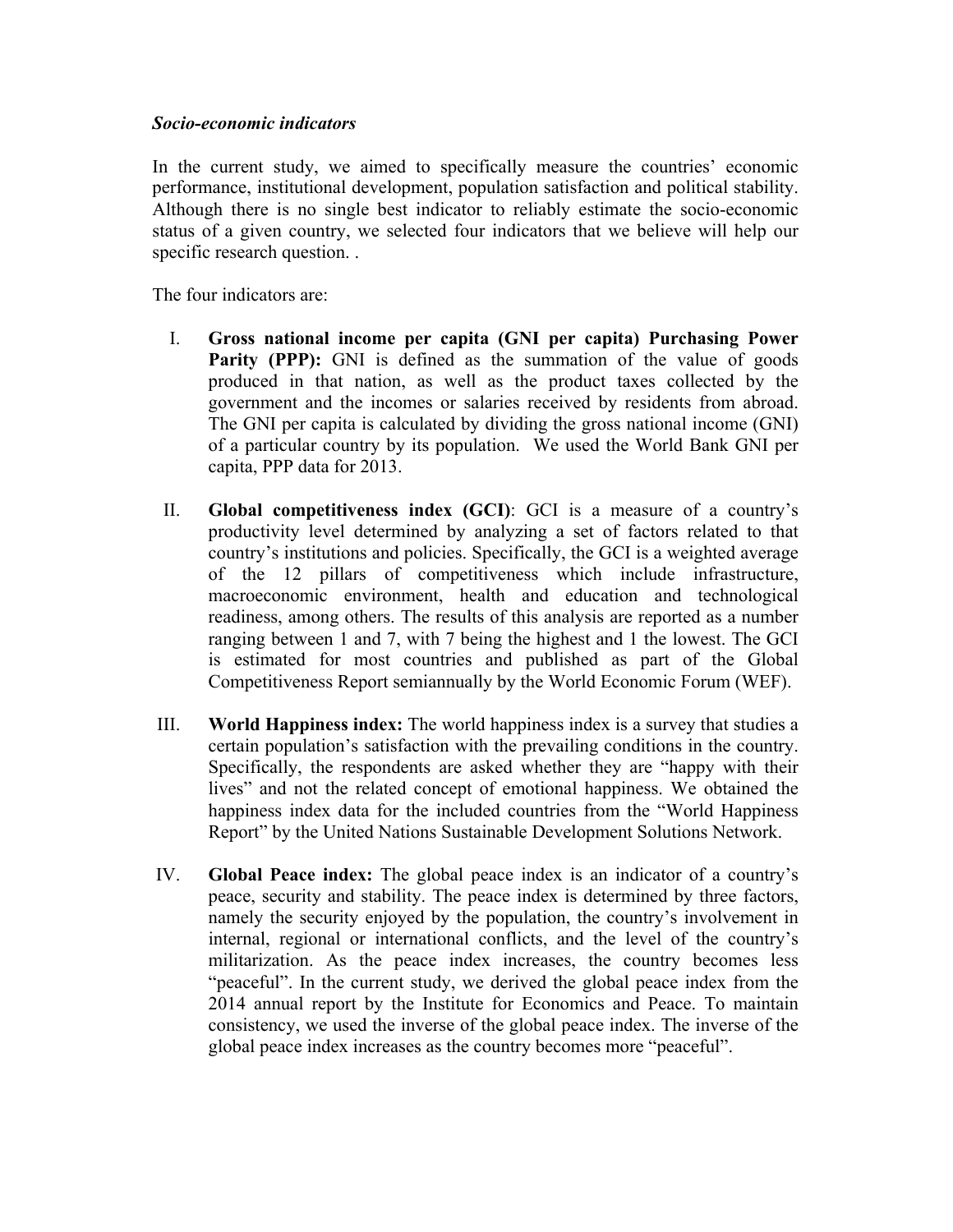# *Countries selection*

Based on OPEC's "World Crude Oil Production by Country", we identified the largest 45 crude oil producers and included them in our study. Similarly, the largest 45 oil refiners were identified and selected based on OPEC's "World Output of Refined Petroleum Products by Country". Using BP's "Statistical Review of World Energy", we identified the largest 45 consumers of renewable energy resources namely wind, geothermal, solar, biomass and waste in 2013 and included them in the analysis.

# *Data processing and correlations*

To achieve accurate measures of the economic enablers, the crude oil production, amount of refined products and renewable energy consumption for each country were divided by the population to express them as per capita values.

The crude oil production per capita for the 45 producers was then correlated with the GNI per capita, the GCI, the happiness index and peace indicator. The amount of refined products per capita for 45 refiners was also correlated with the four socioeconomic indicators. We also correlated the renewable energy consumption per capita for the largest 45 consumers with the four socio-economic indicators. Countries for which socio-economic indicators were not available were excluded from the analysis.

# *Statistical analysis*

All of the correlations were performed using Spearman analysis technique with SPSS statistics software (IBM SPSS statistics version 20). For each correlation, the correlation coefficient (r) as well as the p-value was calculated. The criteria for determining the strength of the correlations are based on the guidelines of (Evans 1996), summarized in **Table 1.**

| Correlation coefficient | Correlation strength |
|-------------------------|----------------------|
| $\pm 0.00 - \pm 0.19$   | Very Weak            |
| $\pm 0.20 - \pm 0.39$   | Weak                 |
| $\pm 0.40 - \pm 0.59$   | Moderate             |
| $\pm 0.60 - \pm 0.79$   | Strong               |
| $\pm 0.80 = \pm 1.0$    | <b>Very Strong</b>   |

#### **Table 1 Criteria for identifying the strength of the correlation (Evans 1996)**

#### **Results**

# **Oil Production**

The crude oil production per capita of the largest 45 producers was first correlated with the four socio-economic indicators, namely GNI per capita, GCI, happiness index and peace index (**Fig. 1).** A significant positive correlation (r=0.392, p=0.01) was observed between oil production per capita and GNI per capita. The correlation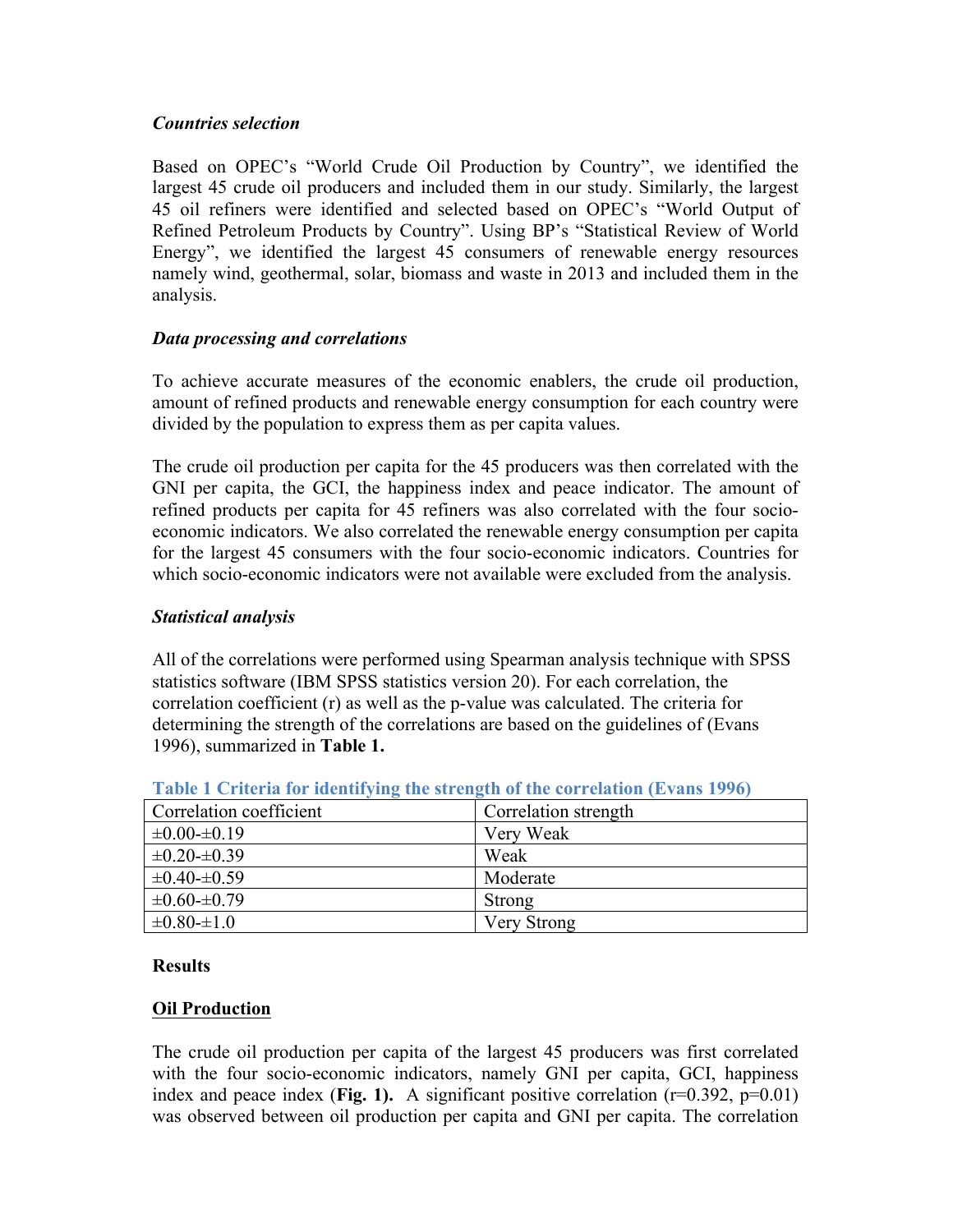between oil production per capita and GCI was insignificant (r=-0.022; p=0.888). In addition, the correlation between oil production per capita and happiness index was positive though very weak ( $r=0.144$ ) and insignificant ( $p=0.364$ ). No correlation could be observed between crude oil production per capita and the peace indicator (**Fig. 1).** 

# . **Oil Refining**

The volume of refined products of the largest 45 oil refiners was next correlated with the three socio-economic indicators (**Fig. 2).** A very strong positive correlation was observed between the amount of refined products per capita and GNI per capita  $(r=+0.875)$  that is also statistically significant ( $p<0.001$ ). In addition, strong positive correlations were observed between the amount of refined products per capita and each of the GCI ( $r=0.602$ ) and happiness index ( $r=0.612$ ). Both correlations were also statistically significant (p<0.0001).

A moderate positive direct correlation  $(r=0.520)$  which was statistically significant (p<0.001) was observed between the amount of refined products per capita and the peace indicator.

# **Renewable energy**

The results of the correlations between renewable energy consumption per capita and the three socio-economic indicators are summarized in **Fig. 3**. Strong positive correlations existed between the renewable energy consumption per capita and each of the GNI per capita ( $r=0.681$ ) and happiness index ( $r=0.611$ ). These two correlations are also statistically significant  $(p<0.0001)$ . The correlation between renewable energy consumption per capita and GCI, however, was moderate  $(r=0.538)$  but statistically significant ( $p<0.0001$ ). A strong positive ( $r=0.709$ ) statistically significant (p<0.001) correlation was observed between renewable energy consumption per capita and peace indicator.

All correlations are summarized in **Table 2.**

|                  | Wealth        | Competitiveness        | Happiness              | Peace         |
|------------------|---------------|------------------------|------------------------|---------------|
| Oil production   | Weak          | Very weak              | Very weak              | None          |
| per capita       | Positive      | Negative               | Positive               |               |
| Volume of        | Very strong   | <b>Strong Positive</b> | <b>Strong Positive</b> | Moderate      |
| refined products | Positive      |                        |                        | Positive      |
| per capita       |               |                        |                        |               |
| Renewable        | <b>Strong</b> | Moderate Positive      | <b>Strong Positive</b> | <b>Strong</b> |
| energy           | Positive      |                        |                        | Positive      |
| consumption per  |               |                        |                        |               |
| capita           |               |                        |                        |               |

**Table 2 Summary of correlations with the socio-economic indicators**

The crude oil production per capita of the largest 45 producers was then correlated with both the volume of refined products per capita as well as the renewable energy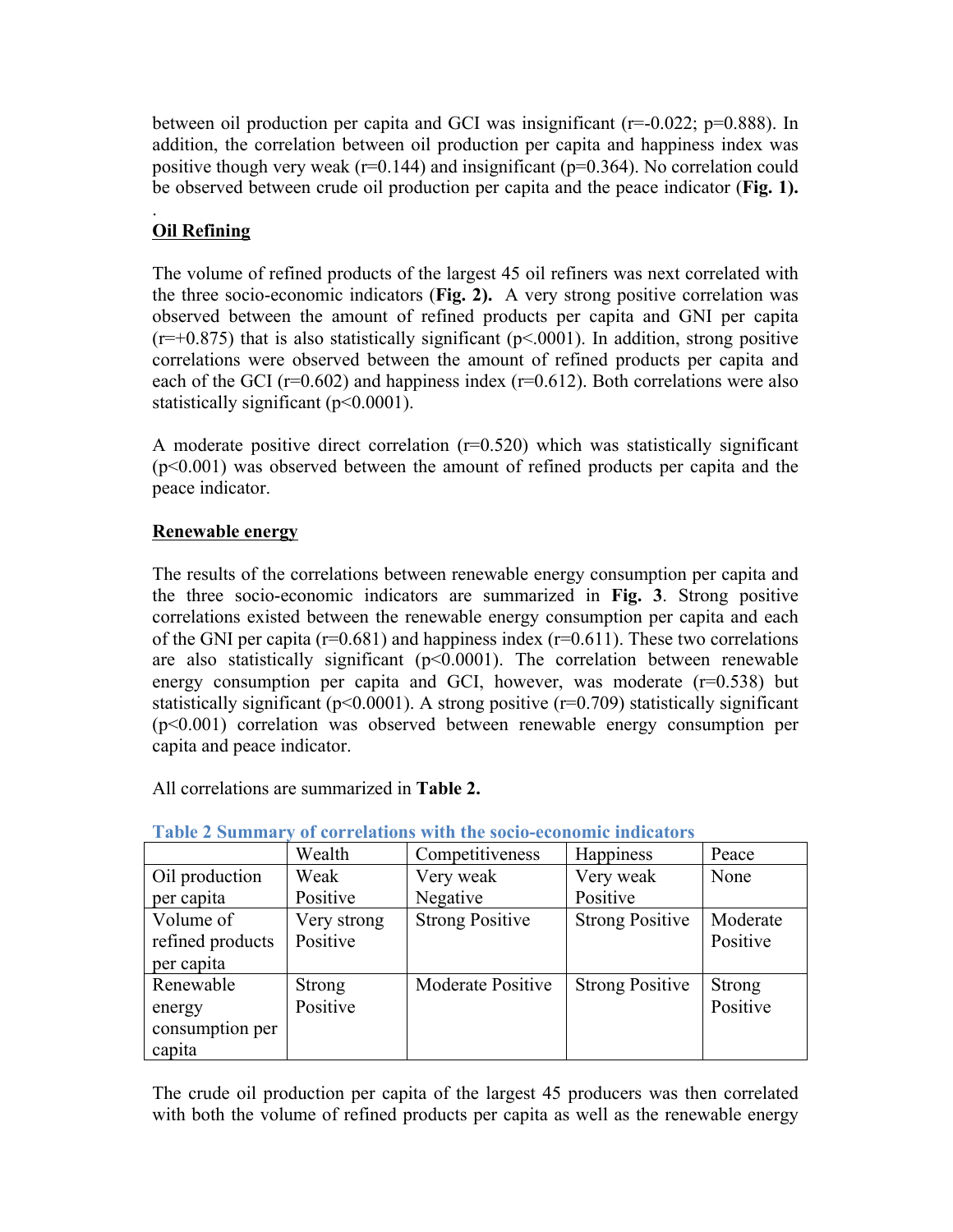consumption per capita **Fig. 4.** The correlation between crude oil production per capita and volume of refined products per capita was positive but weak ( $r=0.386$ ) and statistically insignificant (p=0.062). A moderate negative correlation was observed between crude oil production per capita and renewable energy consumption per capita  $(r=-0.549)$ . This correlation was statistically significant ( $p=0.005$ ).

### **Discussion:**

In the current study, we investigated the relationship between three economic enablers (crude oil production, amount of refined products and renewable energy consumption) and four socio-economic indicators (GNI per capita, GCI, happiness and peace index). We demonstrated weak positive correlations between crude oil production per capita and the socio-economic indicators GNI per capita and happiness for the largest crude oil producers. Thus, our findings do not support the "curse of natural resources" hypothesis which assumes that the abundance of mineral and oil resources has a negative impact on economic development. If such "curse" is valid, it would have been expected to get negative correlations between crude oil production per capita and the economic indicator, GNI per capita, which is not the case in this analysis. Although we found a negative correlation between crude oil production and GCI, such correlation was very weak and not statistically significant suggesting that the abundance of fossil energy resources did not make nations more economically competitive. Our findings do not support the findings of Sachs and Warner (1995), Auty (1980) and Doppelhofer et al (2000) in favor of the "curse of natural resources" assumption.

The lack of strong correlations between crude oil production per capita and the tested socio-economic indicators, however, is an interesting intriguing point. According to popular perceptions, crude oil is an expensive and vital commodity that should bring a large influx of money into the producing nations resulting in economic growth. However, the current study does not provide any evidence that crude oil production may be associated with or stimulate economic growth. The lack of strong correlations between these parameters may be attributed to several factors. First, some oil producing nations do not possess adequate refining capabilities. As a result, these nations are forced to sell their crude oil production to other countries with efficient refining capabilities and then purchase the refined products at a higher price. As has been previously suggested by Gylfason (2001) and Stijns (2006), the abundance of crude oil reserves may provide the governments of resource rich nations with over confidence and a false sense of economic security which prevent these governments from adopting sound economic policies or invest in the countries' infrastructure and projects for people welfare .

In contrast, our study showed strong positive correlations between the quantities of refined products per capita and the socio-economic indicators (GNI per capita, GCI and happiness) implying that nations that posses and invest in refining technology tend to be wealthy and economically competitive with stronger institutions and happier populations. Thus, the possession of knowledge and technology to process hydrocarbons seems more important for economic development than the abundance of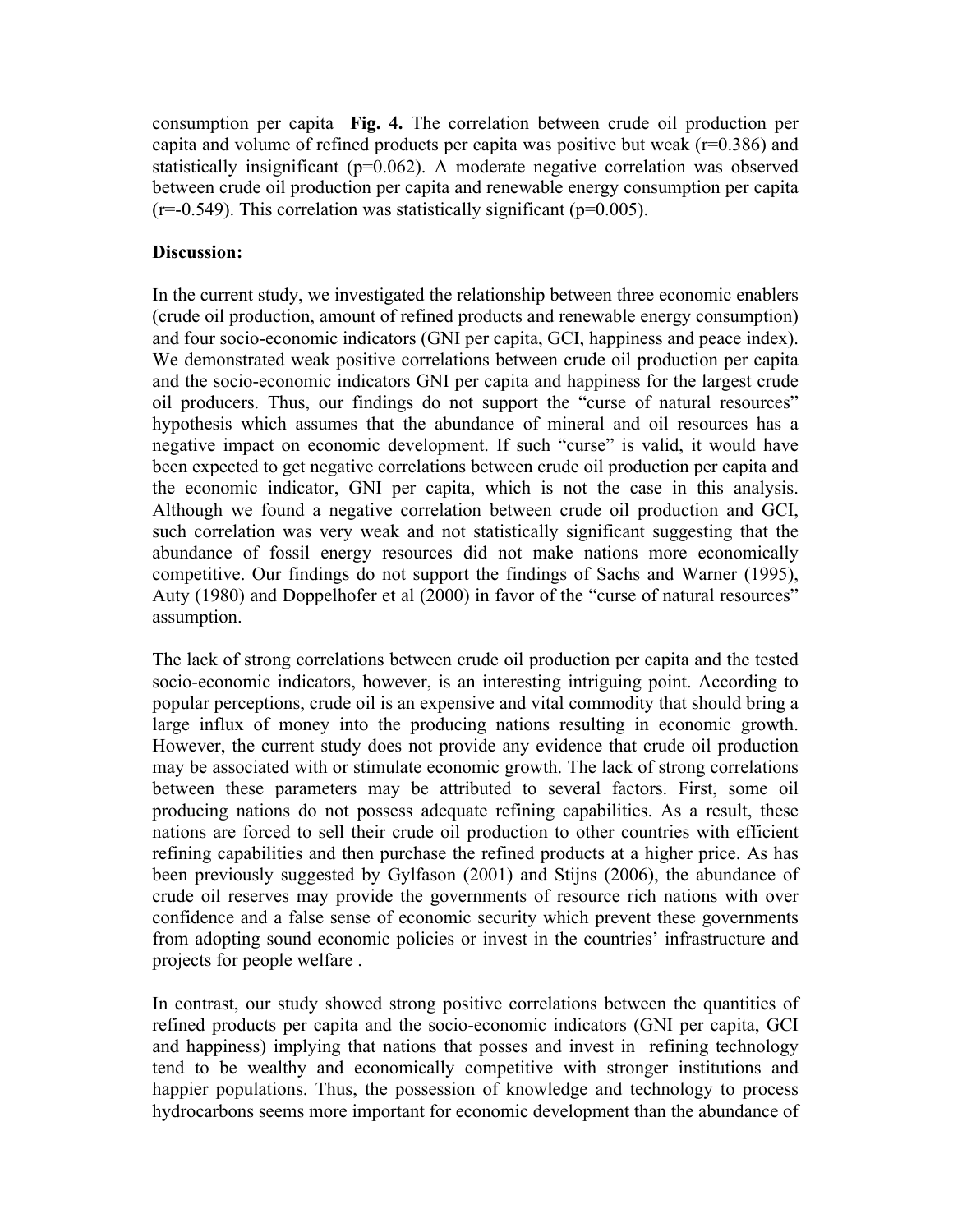the resource itself. Petroleum refining nations buy crude oil resources at relatively low prices from oil producing nations and then sell the refined products to these nations at a higher price resulting in actual profits. We also detected a statistically significant positive correlation between the amount of refined products per capita and the peace index. Constructing and operating oil refineries requires large investments and research which are more likely available in politically stable nations.

In contrast to the absence of significant correlations between crude oil production and the tested socio-economic indicators, we demonstrated statistically significant strong positive correlations between renewable energy consumption per capita and each of GNI per capita, happiness and GCI. This is an interesting finding although it is not clear whether the country's wealth encourages exploitation of renewable resources or if utilization of renewable energy has a positive economic impact and increases country's wealth. Both speculations seem plausible. The adoption of renewable energy technology requires large investments that can only be provided by a wealthy country capable of meeting its population energy needs through renewable recourses resulting in an ultimate increase in renewable energy consumption. The increased use of renewable energy resources would decrease the demand on expensive imported fossil fuels resulting in cost savings that may be directed to income generating projects.

Apergis and Payne (2010 a) studied the economic growth and renewable energy consumption for thirteen countries in Eurasia by analyzing the economic performance data for these countries over a period of 15 years (1992 to 2007) using GDP, labor force and real gross capital formation as determinants of economic growth. Their results support the "feedback hypothesis" which suggests that renewable energy consumption and economic growth are both interdependent and interrelated. In another study, Apergis and Payne (2010 b) analyzed the economic development and renewable energy consumption in 20 OECD countries during the period 1985 to 2005. They also showed that the "feedback theory" may better explain the causal relationship between the two parameters. Sadorsky (2009) supports the "conservation theory" in his analysis of renewable energy consumption in emerging economies. In this study, Sadorsky concludes that an increase in the income per capita causes a significant increase in renewable energy consumption

However, Menegaki (2011) suggested the "neutrality hypothesis" as he could not detect a relation between renewable energy consumption and economic growth (GDP) when he analyzed the renewable energy consumption in 27 countries in Europe during the period from 1997 to 2007.

We demonstrated a positive, strong and statistically significant correlation between the peace index and renewable energy consumption per capita. To our knowledge, the relation between the two parameters has not been previously studied. Nevertheless, one may speculate that peace and political stability encourage development of extensive industries resulting in higher energy demands. Consequently, nontraditional, cost effective, clean renewable sources of energy are critical. It is also possible to claim that renewable energy consumption fosters political stability and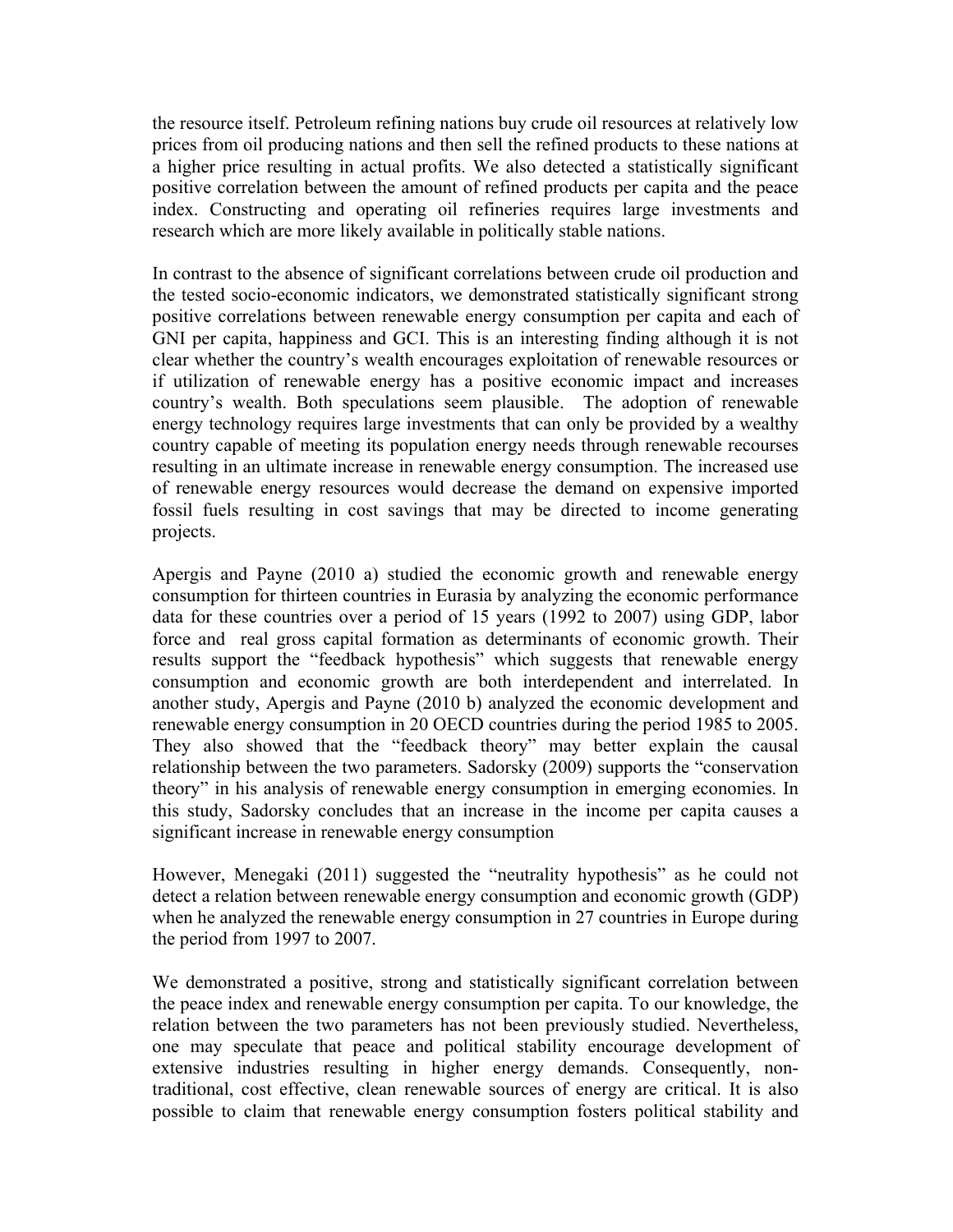peace. Renewable energy resources provide a secure energy resource to nations and reduce their economic dependence on fossil fuels that are imported from unstable nations. In other words, this "energy independence" ensures the political stability of a nation and protects it from engaging in international conflicts aimed at securing its energy resource.

Interestingly, correlating crude oil production per capita with renewable energy consumption per capita in the largest crude oil producers, showed a statistically significant negative correlation. It seems that in major oil producers, crude oil still represents a secure and cheap source of energy. Thus, such countries have little incentive to invest in renewable energy resources that require large capital expenditure and new technologies. Furthermore, rich oil producers do not adopt contingency plans for future decline in oil resources.

The current study not only analyzed economic performance but incorporated social indicators that have not been previously analyzed such as the GCI, happiness index and peace index. Thus, our findings provided more insight on the relation of socioeconomic status and different economic enablers. Also, we did not restrict our analysis to the crude oil production but we extended it to refining products and renewable energy. However, our study could not ascertain the causal direction between some tested parameters which need future research on more countries.

#### **Conclusions:**

The abundance of fossil fuels is not necessarily associated with economic growth, institutional development, happiness and political stability. In fact, other factors are better predictors of social and economic performance. Possession of refining infrastructure and consumption of renewable energy resources are directly correlated with the indices GNI per capita, GCI, happiness and peace index. In oil rich countries, the abundance of fossil fuels hampers the development of renewable energy.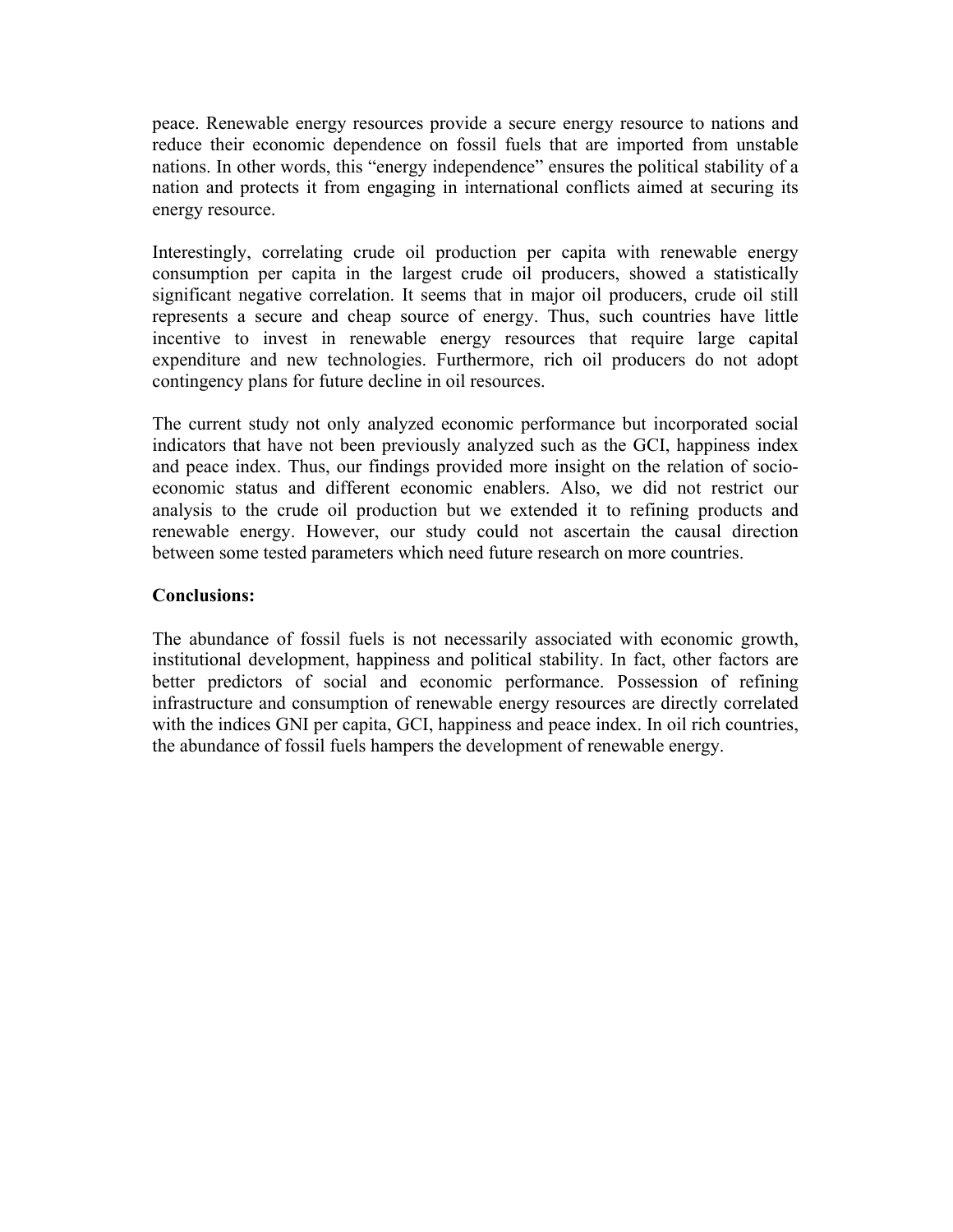#### **References**

Apergis N and Payne J (2010 a). "Renewable energy consumption and growth in Eurasia." Energy Economics, 32, 1392-1397.

Apergis N and Payne J (2010 b). "Renewable energy consumption and economic growth: Evidence from a panel of OECD countries". Energy policy, 38, 656-660.

Auty, R.M., (1990). Resource-Based Industrialization: Sowing the Oil in Eight Developing Countries. Oxford University Press, New York.

British Petroleum. (2014). BP statistical review of world energy. (accessed 20 Sept 2014).

Brunnschweiler, C. (2008). "Cursing the blessing? Natural resource abundance, institutions and economic growth". World Development, 36, 399-418

Davis, G. A. (1995). Learning to love the Dutch disease: Evidence from the mineral economies. World Development, 23, 1765–1779.

Doppelhofer, G., Miller, R., Sala-i-Martin, X., (2000). Determiniants of long-term growth: A Bayesian averaging of classical estimates (BACE) approach. NBER 7750 **June** 

Evans JD (1996). Straightforward statistics for the behavioral sciences. Pacific Grove, CA: Brooks/Cole Publishing

Gelb, A.H., (1988). Windfall Gains: Blessing or Curse?. Oxford University Press, New York.

Gylfason, T., (2000). Natural resources, education and economic development. Paper presented at the 15thAnnual Congress of the European Economic Association, Bolzano, August}September.

Helliwell J, Layard R and Sachs J. (2013). *The World Happiness Report 2013.* New York, New York. United Nations sustainable development solutions network.

Institute for Economics and Peace. (2014). *Global Peace Index 2014.* Sydney. Australia. Institute for Economics and Peace.

Ledermann, D., & Maloney, W. F. (2003). Trade structure and growth. World Bank Policy Research working paper, no. 3025.

Menegaki A (2011). "Growth and renewable energy in Europe: A random effect model with evidence for neutrality hypothesis". Energy Economics, 33, 257-263.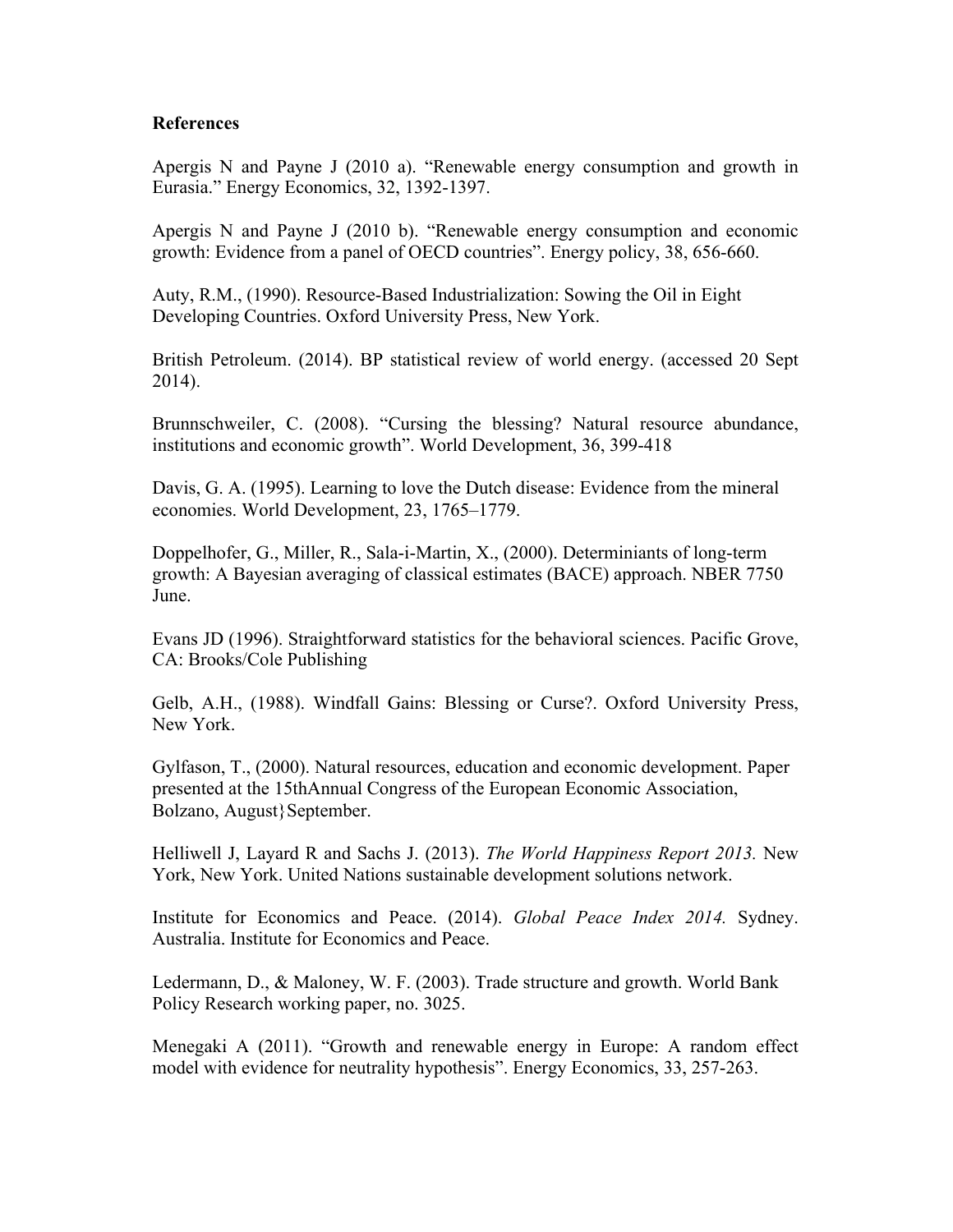Omari A, Mabrouk N, and Sassi-Tmar A (2015). "Modeling the causal linkages between nuclear energy, renewable energy and economic growth in developed and developing countries." Renewable and sustainable energy reviews, 42, 1012-1022

Organization of Petroleum Exporting Countries. (2013). OPEC Annual Statistical Bulletin 2014: Oil and Gas data. (accessed 20 Sept 2014).

Sachs, J. D., & Warner, A. M. (1995). Natural resource abundance and economic growth. NBER working paper, no. 5398.

Sachs, J. D., & Warner, A. M. (2001). Natural resources and economic development: The curse of natural resources. European Economic Review, 45, 827–838.

Sadorsky P (2009). "Renewable energy consumption and income in emerging economies." Energy policy, 37, 4021-4028.

Sala-i-Martin, X., (1997), "I Just Ran 2 Million Regressions", *American Economic Review*, May.

Stijns, J.-P. C. (2006). Natural resource abundance and human capital accumulation. World Development, 34, 1060–1083.

World Bank. (2013). GNI per capita PPP (current international dollar). *2014.*  http://data.worldbank.org/indicator/NY.GNP.PCAP.CD (accessed 20 Sept 2014).

World Economic Forum. (2013). *The Global Competitiveness report 2013-2014.* New York. New York. World Economic Forum.

**Contact email:** ahafez@aucegypt.edu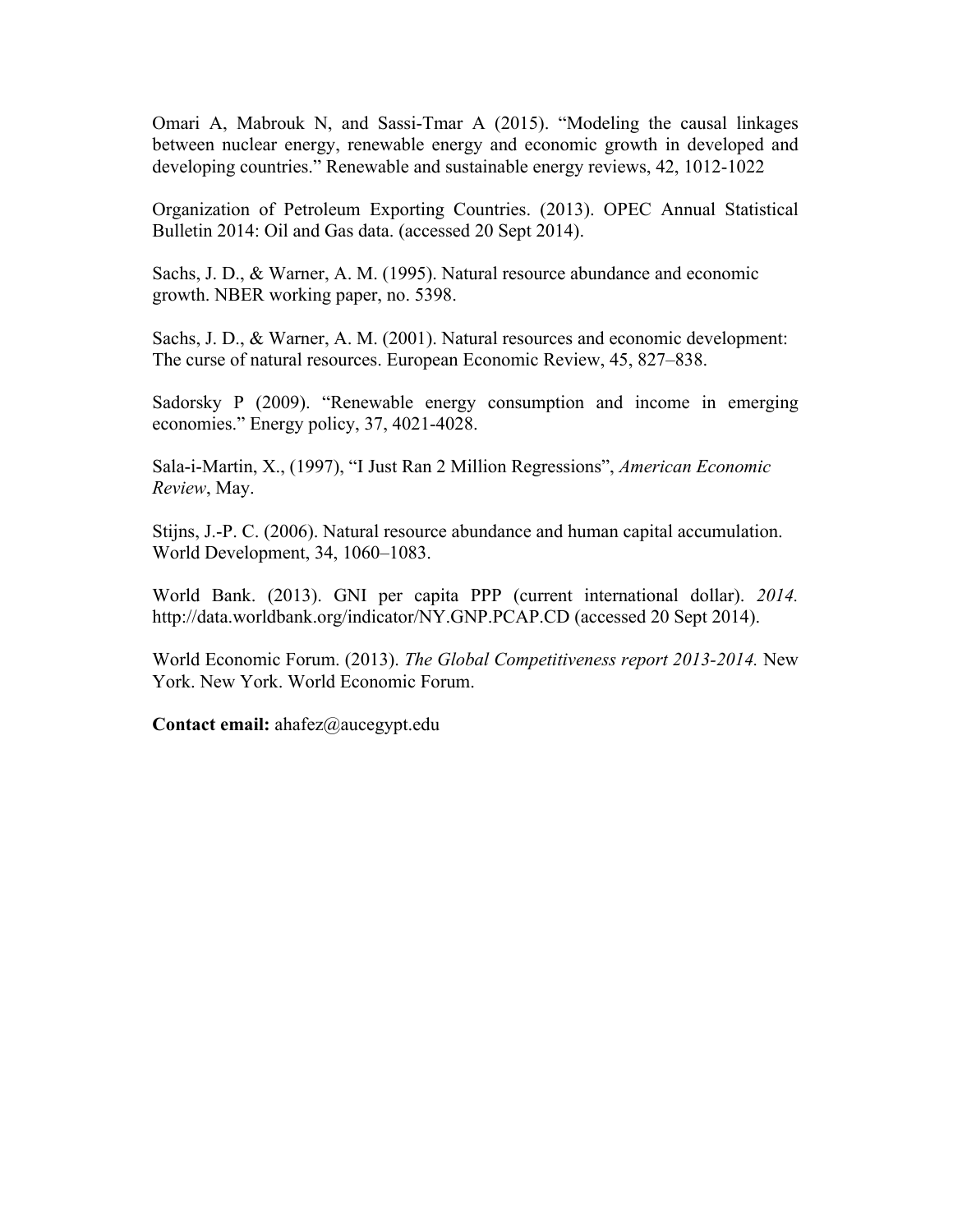# **Figures**



**Figure 1:** Correlation between crude oil production per capita and the four socioeconomic indicators (GNI per capita, GCI, happiness index and peace index). A weak correlation was observed between the crude oil production per capita and GNI per capita (r=0.392, p=0.01) but no correlations were observed between crude oil production and GCI ( $r=0.022$ ,  $p=0.888$ ), happiness index ( $r=0.144$ ,  $p=0.364$ ) and peace index ( $r=0.026$ ,  $p=0.86$ ).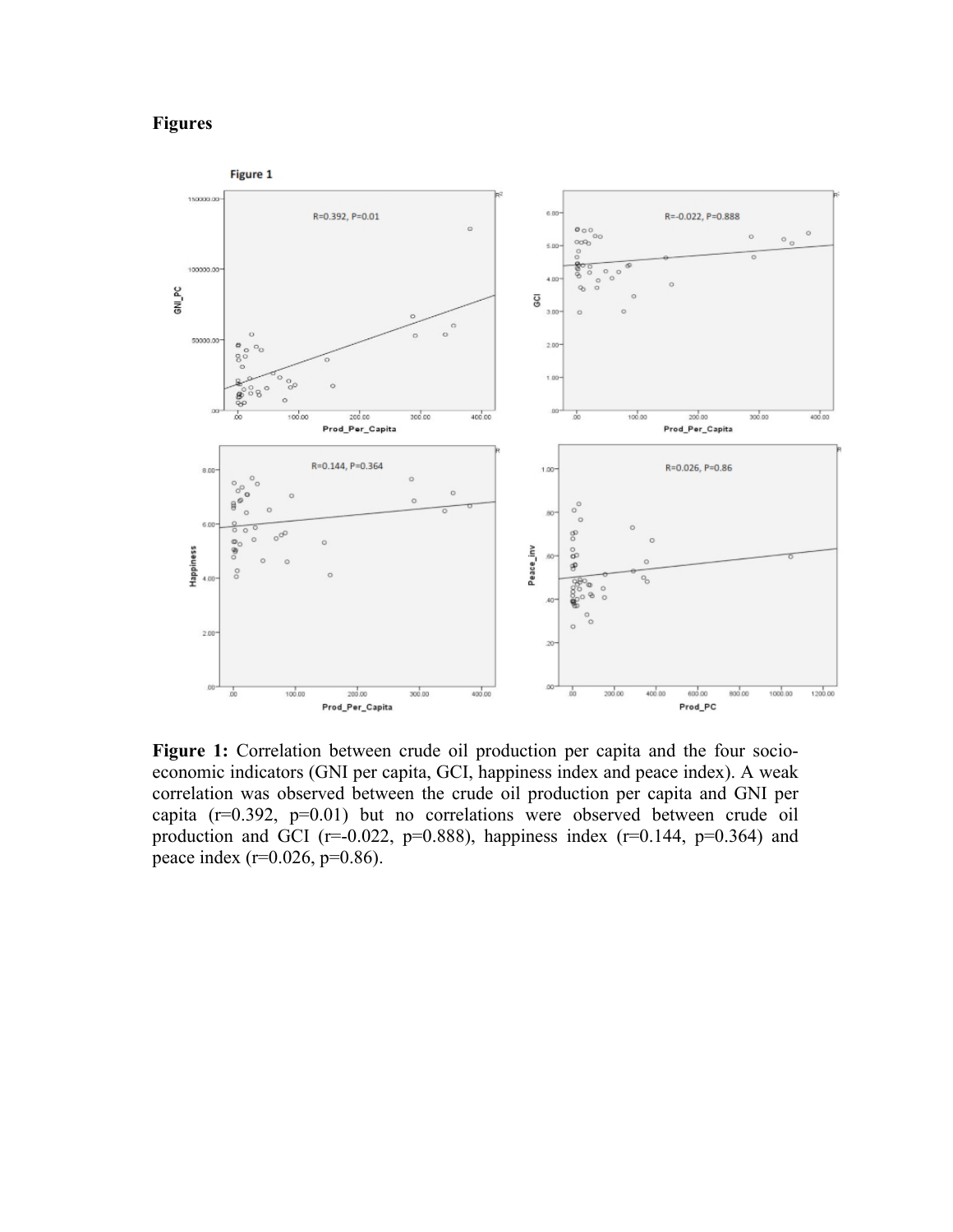

**Figure 2**: Correlation between amount of refined products per capita and the four socio-economic indicators (GNI per capita, GCI, happiness index and peace index). A strong positive correlation was detected between the amount of refined products per capita and GNI per capita ( $r=+0.875$ ,  $p<.0001$ ), GCI ( $r=0.602$ ,  $p<.0001$ ) and happiness index  $(r=0.612, p<0.0001)$ . A positive direct correlation was observed between the amount of refined products per capita and the peace indicator  $r=0.520$ , p<0.001).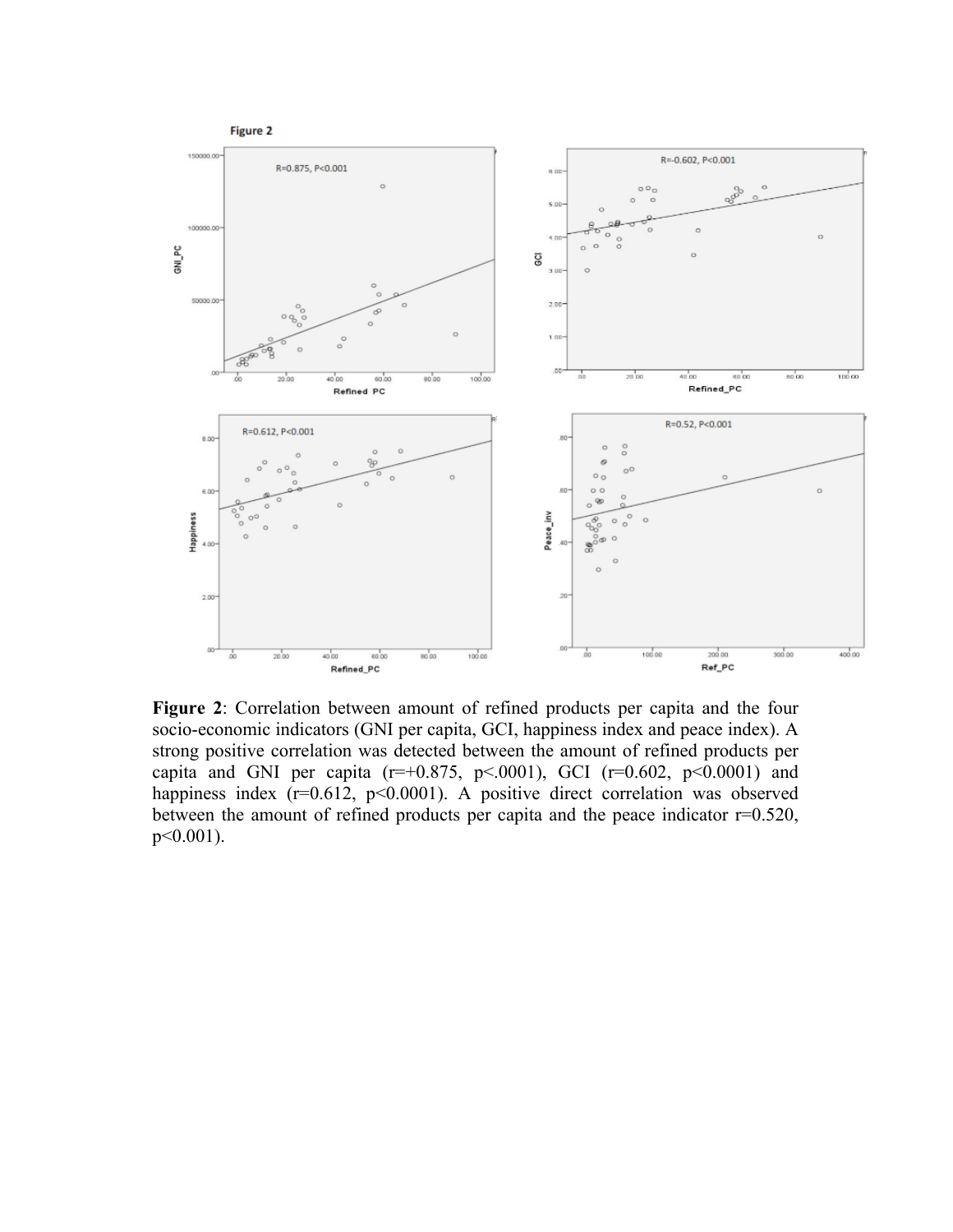

**Figure 3:** Correlation between renewable energy consumption per capita and the four socio-economic indicators (GNI per capita, GCI, happiness index and peace index). Strong positive correlations existed between the renewable energy consumption per capita and each of the GNI per capita ( $r=0.681$ ,  $p<0.0001$ ), happiness index ( $r=0.611$ ,  $p$ <0.0001) and peace index ( $r=0.709$ ,  $p$ <0.001). The correlation between renewable energy consumption per capita and GCI, however, was moderate  $(r=0.538, p<0.0001)$ .